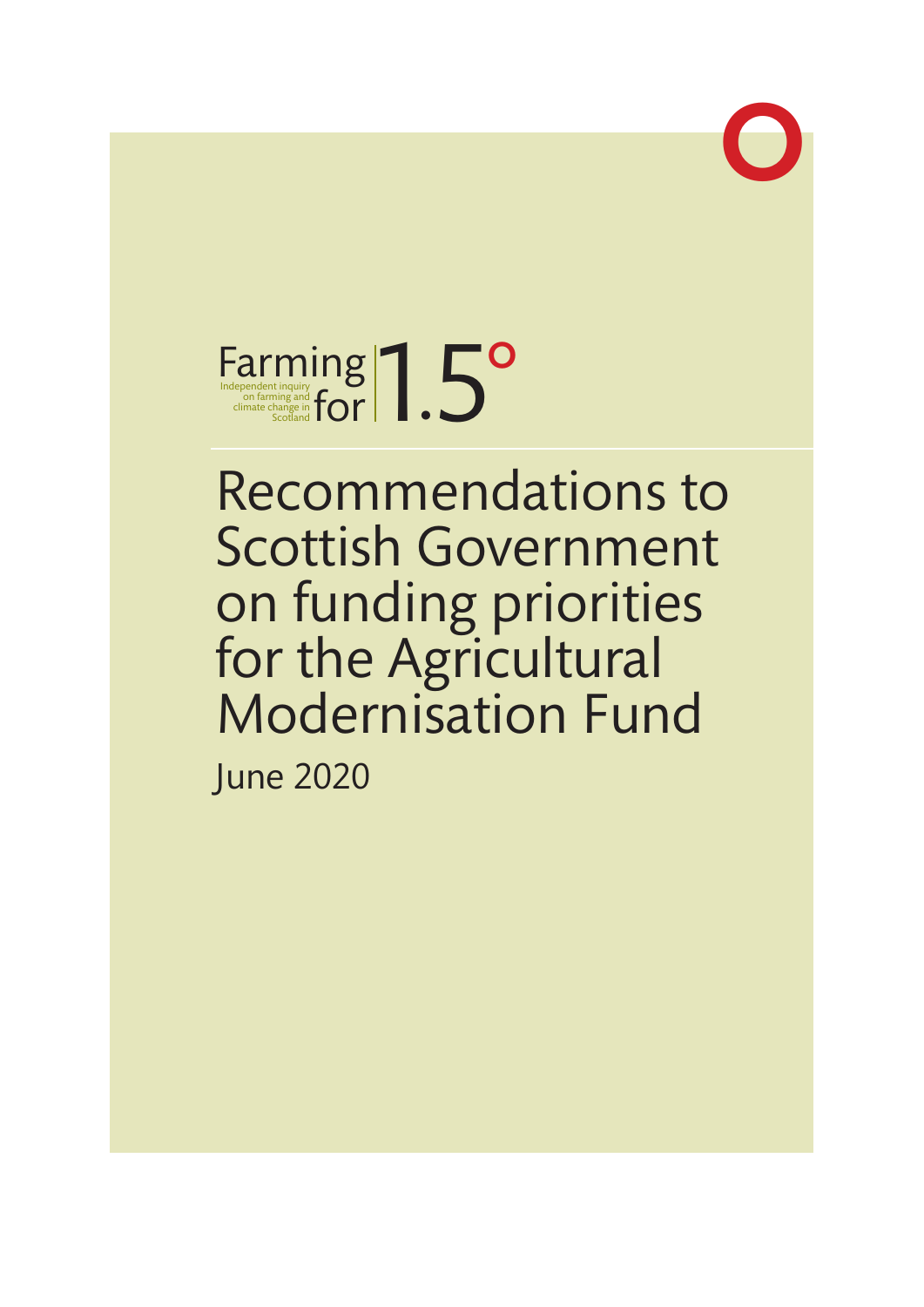# **Context**

## Climate change is already affecting Scottish farmers and land managers and their ability to produce food and other products in the same way as in the past. The Scottish Government's agricultural transformation fund, with initial funding of £40 million

"will support the agricultural industry to undertake a range of potential actions to reduce greenhouse gas emissions and support sustainable farming and land use.It will also seek to improve the environmental sustainability of the sector by protecting and restoring natural habitats and building sustainability through business practices that encourage productivity, innovation and inclusion."1

To understand the need for this transition it is important to think of the future context that Scottish farmers and land managers will be working in. From a consumer/ citizen expectation, as the second largest emitter of GHG's Greenhouse Gases (GHG) in Scotland, agriculture needs to reduce its emissions but equally without simply exporting those emissionsthem. Long term changes in diet preferences of the population will continue, but this is now coupled with the repercussions of covid-19. Where people eat is changing, as is the increased demand for local food - both in provenance and in retail spaces.

Management of future risk is key to all business continuity. Parallel to the current risks posed by the pandemic, changes in weather and climate will continue to dominate the success of Scottish agriculture. For the most recent decade (2008-2017) Scotland has been on average 11% wetter than 1961–1990<sup>2</sup>. Winters are expected to be as much as 31% wetter<sup>3</sup>, although cold or dry winters will still occur at times. Summers are projected to become hotter and are more likely to be drier, although wetter summers are also possible. By 2050, heatwaves like that seen in 2019 are expected to happen every other year. In all seasons much of the precipitation will be in heavy events rather than spaced out over time. In May this year, Eastern Scotland recorded its driest ever May while Achnagart on the West Coast recorded the highest rainfall accumulation at a Met Office site. February was the wettest February on record for the country as a whole<sup>4</sup>.

This makes clear that it is already not business as usual and a much higher level of flexibility is and will be needed by businesses and communities directly reliant on and/or exposed to the weather. In 2017 the UKCCC advised that "more action is also needed to encourage the wider uptake of management practices that help to reduce the impacts of low and high flows."

Hotter weather and higher levels of CO2 may make growing some crops easier while limiting others, or even allow us to produce new ones. However, with more droughts expected, water may not be as easy to access or to reply on, making it harder for farmers to plan the growing season.

## General Principles

The Farming for 1.5°C Panel is a group of scientists, academics, farmers and environmental NGOs looking for consensus on how Scottish agriluture can positively contribute to limiting global warming to 1.5°C. It is co-sponsored by the National Farmers' Union of Scotland and Nourish Scotland and is hearing evidence from a range of experts and stakeholders with a view to produce a final report at the end of 2020. The panel sees the Agricultural Modernisation Fund as an important tool in supporting Scottish agriculture, our rural communities and our natural systems as we meet the obligations of the Climate Change (Emissions Reduction Targets) (Scotland) Act 2019.

<sup>4</sup> https://www.metoffice.gov.uk/about-us/press-office/news/weather-and-climate/2020/2020-spring-and-may-stats



<sup>1</sup> https://news.gov.scot/news/moving-to-low-carbon-farming

<sup>2</sup> https://www.metoffice.gov.uk/binaries/content/assets/metofficegovuk/pdf/research/ukcp/ukcp18-overview-summary.pdf

<sup>3</sup> https://documents.theccc.org.uk/wp-content/uploads/2016/07/UK-CCRA-2017-Scotland-National-Summary.pdf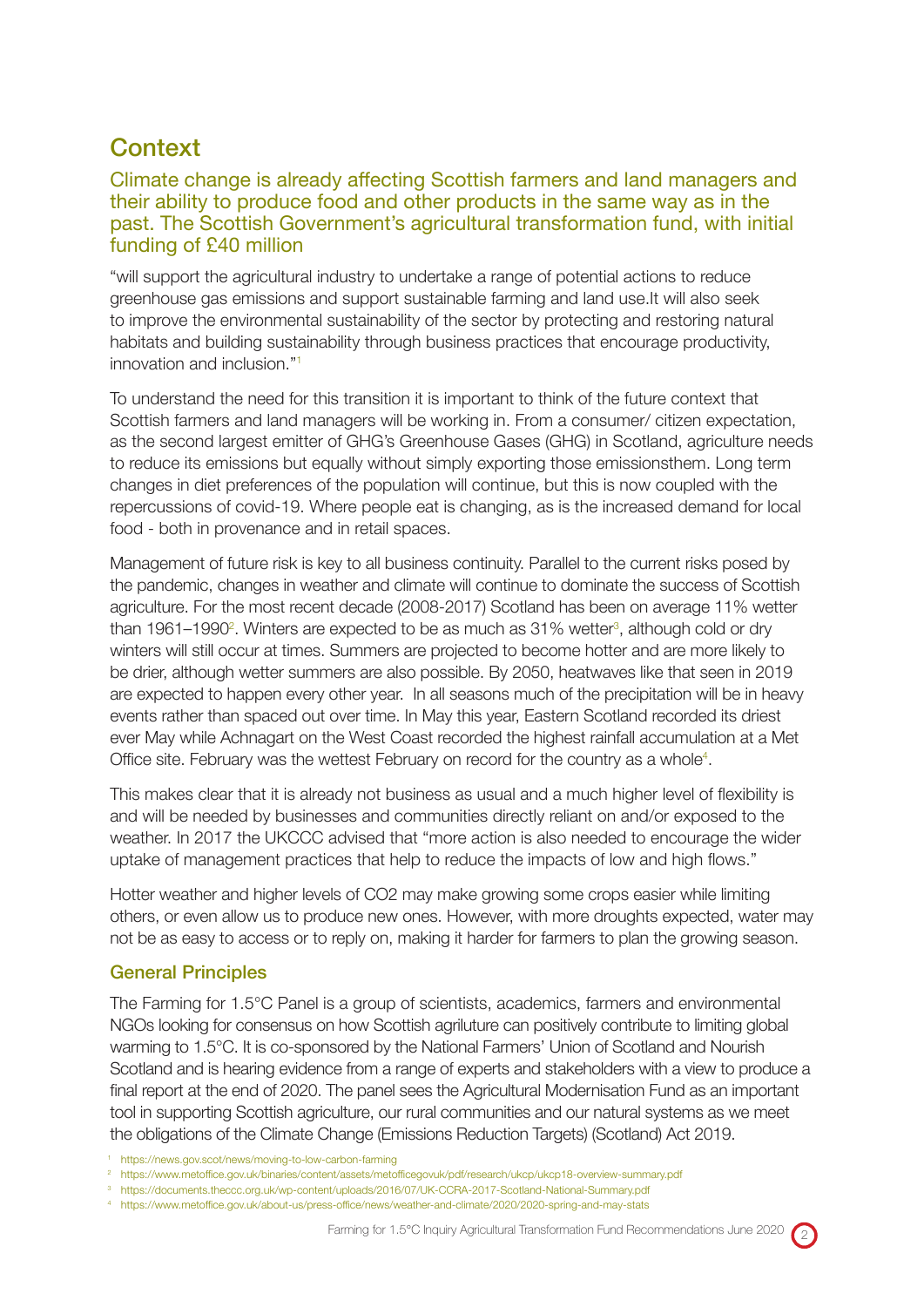Although this year's fund is focused on capital spend, the Farming for 1.5°C Panel urges that any spend must be part of a longer-term budgetary commitment that includes training, skills, advisory services and capacity building which will feed directly into a Green Recovery. Specifically, training and re-skilling for new approaches and technology such as Precision Agriculture technology<sup> $5/6$ </sup>, farm level decision support systems and Monitoring Reporting and Validation (MRV). This should cover both 'tech' in terms of on-farm monitoring equipment and online user interfaces. Support needs to include advisory services, training and the expansion of the advisory capacity to allow for 1-2-1 level support in implementing new approaches and technologies. This can then serve as the basis for a move to new financial support systems that align with net zero.

Further, it is crucial that baseline data is better collected across all sectors so that the effectiveness of actions can be measured in GHG emission reductions and improvements in environmental sustainability. Methods that could be used to collate this include soil testing, a water management plan, a herd health plan, a carbon audit and nitrogen balance sheet base line data.

It is worth adding that any improvement in "productivity, innovation and inclusion" should improve the productivity and animal welfare of the livestock sector in Scotland but not with the aim of increasing total numbers. Our recommendations are for improvements in total productivity, not merely in emissions intensity of production. These should reduce the inherent waste in the system from the outset. Further innovative thinking such as using sexed semen and fertility checks as standard will create further financial and GHG savings.

## Restrictions and Allowances

Public money should be for public good with clear connections between the two. As such we recommend the following restrictions and allowances (as well as those included under specific activities) to try to reduce any unintended consequences. Continuous learning by the policy actors throughout this programme is crucial to ensure it truly is transformational.

- Individual farm businesses, groups of farm businesses and agricultural contractors should all be eligible but there should be some scrutiny of affordability.
- Co-operative applications from two or more farmers should have preferential scoring and/or a higher intervention rate.
- Waste/slurry management initiatives should be supported by a requirement for biosecurity protocols to avoid disease risk. The conditions of climate change mean increased disease risk and this needs to be managed appropriately.
- Grants should be part of a whole farm plan, with overall reduction in on-farm emissions. Even in the first year, before 'whole farm plans' come into force, applications need to be written with the whole farm in mind.
- These capital grants should not include tree-planting or peat restoration which are and should be funded elsewhere.
- Total grants per business should be capped at £100 000.
- There should be a follow up at years 1 and 3 to measure whether there have been any improvements in GHG savings, sequestration or greater biodiversity. This can inform future fund management and determine the success of different measures. Potential savings in GHG emissions, sequestration, biodiversity should be quantified into a target when funding is awarded.

<sup>5</sup> https://sefari.scot/blog/2019/04/08/is-smart-farming-a-solution-for-scottish-agriculture

<sup>6</sup> https://ec.europa.eu/jrc/en/publication/contribution-precision-agriculture-technologies-farm-productivity-and-mitigation-greenhouse-gas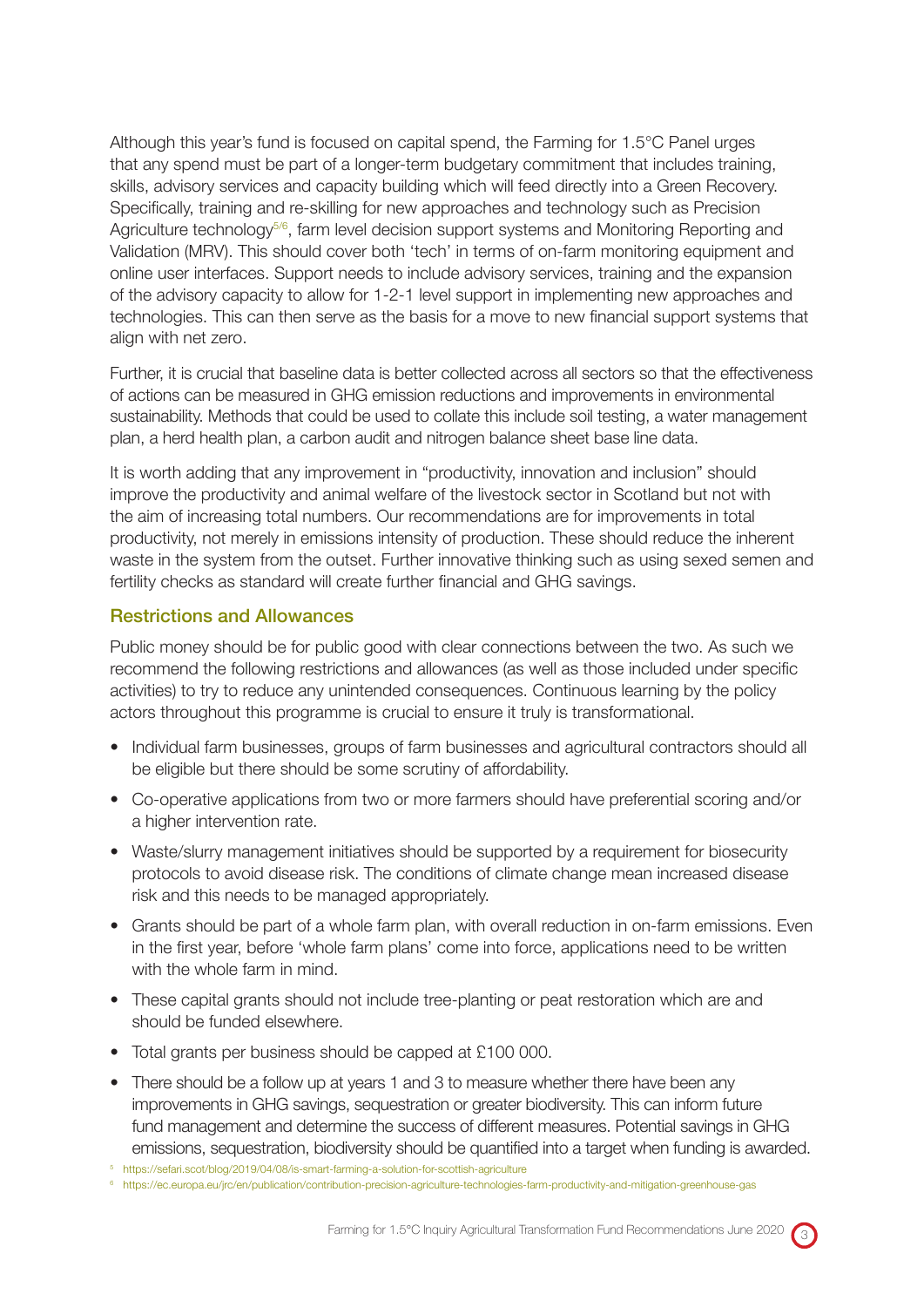## Pilot scheme suggestions

The fund also has huge potential for supporting pilot schemes which we list below.

- Converting organic residue streams to biochar and using this to sequester carbon on farm and/or to sell to other farms
- Testing feedstocks and biochar production methods to result in the best material for methane reduction when used as a feed additive.
- Testing of 3NOP feed additives across a range of production systems.
- Identification of traits that are key to reducing GHG emissions. Support on-farm evaluation and development of genomics as a National programme.
- Development of agroforestry corridor models to optimize timber quality, alternative products and grazing value.
- Whole farm planning including the inventory of sequestration and key habitats.
- Linking on-farm management changes to regional land use frameworks.
- Support the Pig Health initiative (see Annex 1).
- Develop a database to support a national Johne's disease control programme. MAP/ Johne's disease has been identified by ADAS and the Scottish Climate Change disease group as one of the most important GHG cattle diseases. Johne's disease impacts production efficiency, causes premature culling of breeding stock, can be a welfare issue and may be linked to Crohn's disease. Livestock Health Scotland is piloting a matrix-based risk reduction programme in beef herds delivered through farm vets. This could be linked with the CHeCS Health schemes and the Dairy Johne's programme.

#### List of recommendations

The list below has been collated from suggestions from the Farming for 1.5°C Panel. The Panel includes farmers from a variety of sectors, scientists from a range of specialisms and civil society actors<sup>8</sup>. The list of recommendations below is divided into measures that would

- a support system change
- b improve infrastructure, including nutrient and water management
- c improve equipment, including precision technology, energy efficient technology
- d and other interventions.

In all of these categories there are overlaps, particularly with individual measures supporting system changes, but we have tried to reduce repetition for brevity sake. We have tried to indicate where these measures correlate with the aims of the fund but have not gone into much detail. We have also highlighted where the panel recommends there are particular restrictions.

The Panel understands the potential unintended consequences of distorting the market in providing financial support to some things and not to others, as well as the potential for some farmers to have already invested in equipment who will now miss out on this assistance. However, in the context of the climate and nature emergencies it is crucial to support Scottish Agriculture to reduce its GHGs and environmental impacts as quickly as possible, for its own success.

<sup>8</sup> The Panel's details are available in Annex 2.

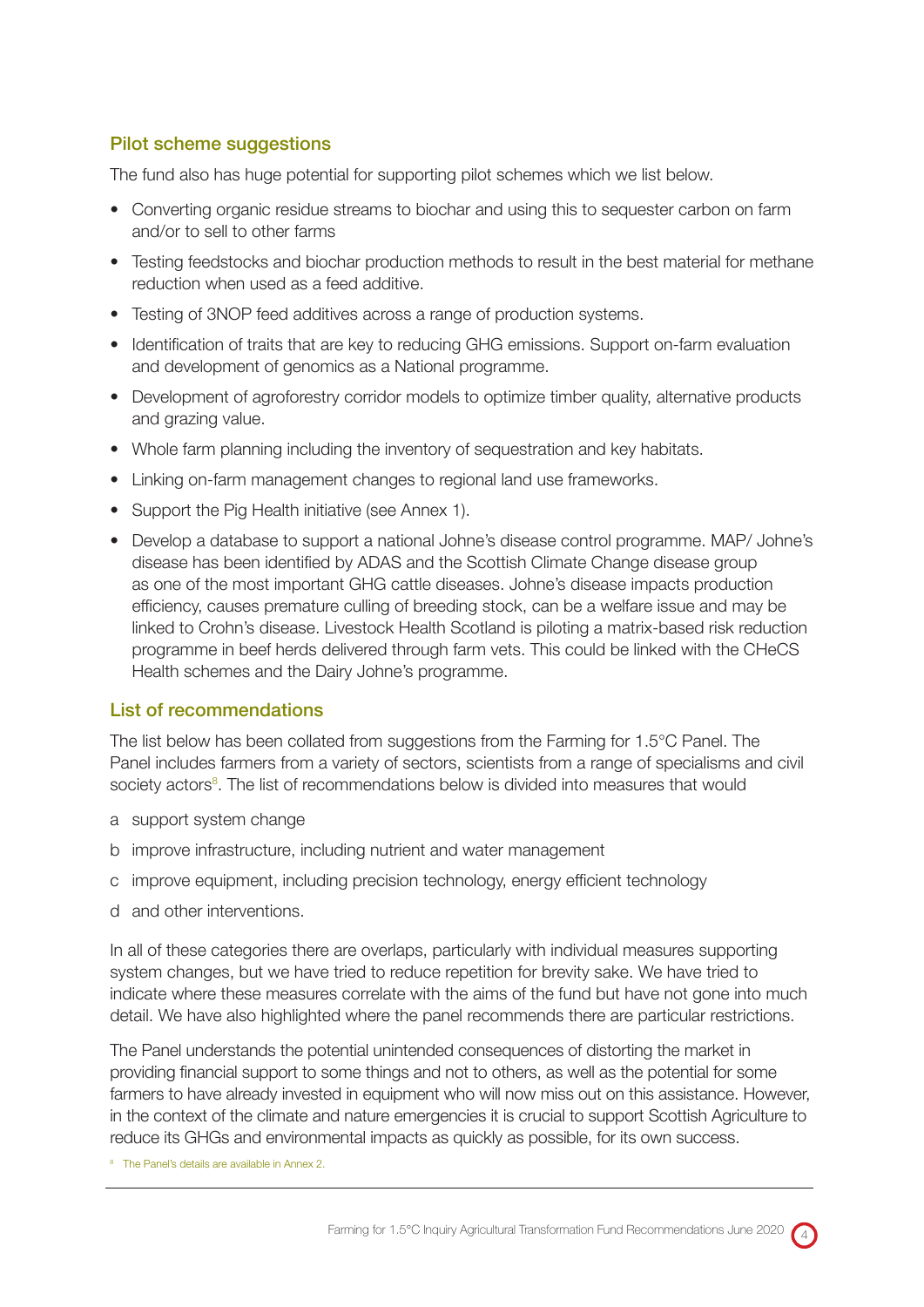| <b>Measure</b>                                                                                                                           | <b>Reduce GHG emissions</b>                                                                                                                                             | <b>Support sustainable</b><br>farming and land use                                                     | <b>Protect and restore</b><br>natural habitats | <b>Encourage</b><br>productivity,<br>innovation and<br><i>inclusion</i>                  | Need for restrictions? |
|------------------------------------------------------------------------------------------------------------------------------------------|-------------------------------------------------------------------------------------------------------------------------------------------------------------------------|--------------------------------------------------------------------------------------------------------|------------------------------------------------|------------------------------------------------------------------------------------------|------------------------|
| <b>Supporting system change</b>                                                                                                          |                                                                                                                                                                         |                                                                                                        |                                                |                                                                                          |                        |
| Certification costs to convert<br>to organic farming methods                                                                             | WWF Scotland report<br>Delivering on Net Zero <sup>9</sup><br>shows that organic farming<br>has most potential for<br>reducing GHG emissions as a<br>system in Scotland | Yes, it is the basis of the<br>organic farming system                                                  | Yes through reduced<br>chemical and input use  |                                                                                          |                        |
| Converting to cow with calf<br>schemes                                                                                                   | Fewer livestock for more<br>product as both milk and beef<br>produced                                                                                                   | Higher animal welfare                                                                                  |                                                | Fewer livestock for<br>more types of product.<br>Innovative approach to<br>dairy farming |                        |
| Development of Integrated<br>Health Data for strategic<br>disease control (as shown by<br>the Scottish pig industry - see<br>annex $1$ ) | Better health reduces GHG<br>emissions. Output per sow<br>has risen by 30%, thus<br>reducing GHG emissions per<br>kg output                                             | Fewer antibiotics used and<br>healthier animals.<br>Disease risk will increase as<br>the climate warms |                                                | Improved productivity<br>reduces costs                                                   |                        |
| Supporting organic supply<br>chain (right size processing<br>- milling, veg washing, milk<br>pasteurising and bottling)                  | Indirectly through supporting<br>organic production                                                                                                                     | Indirectly through supporting<br>organic production                                                    |                                                | Yes                                                                                      |                        |

<sup>9</sup> https://www.wwf.org.uk/sites/default/files/2019-12/WWF%20Net%20Zero%20and%20Farming.pdf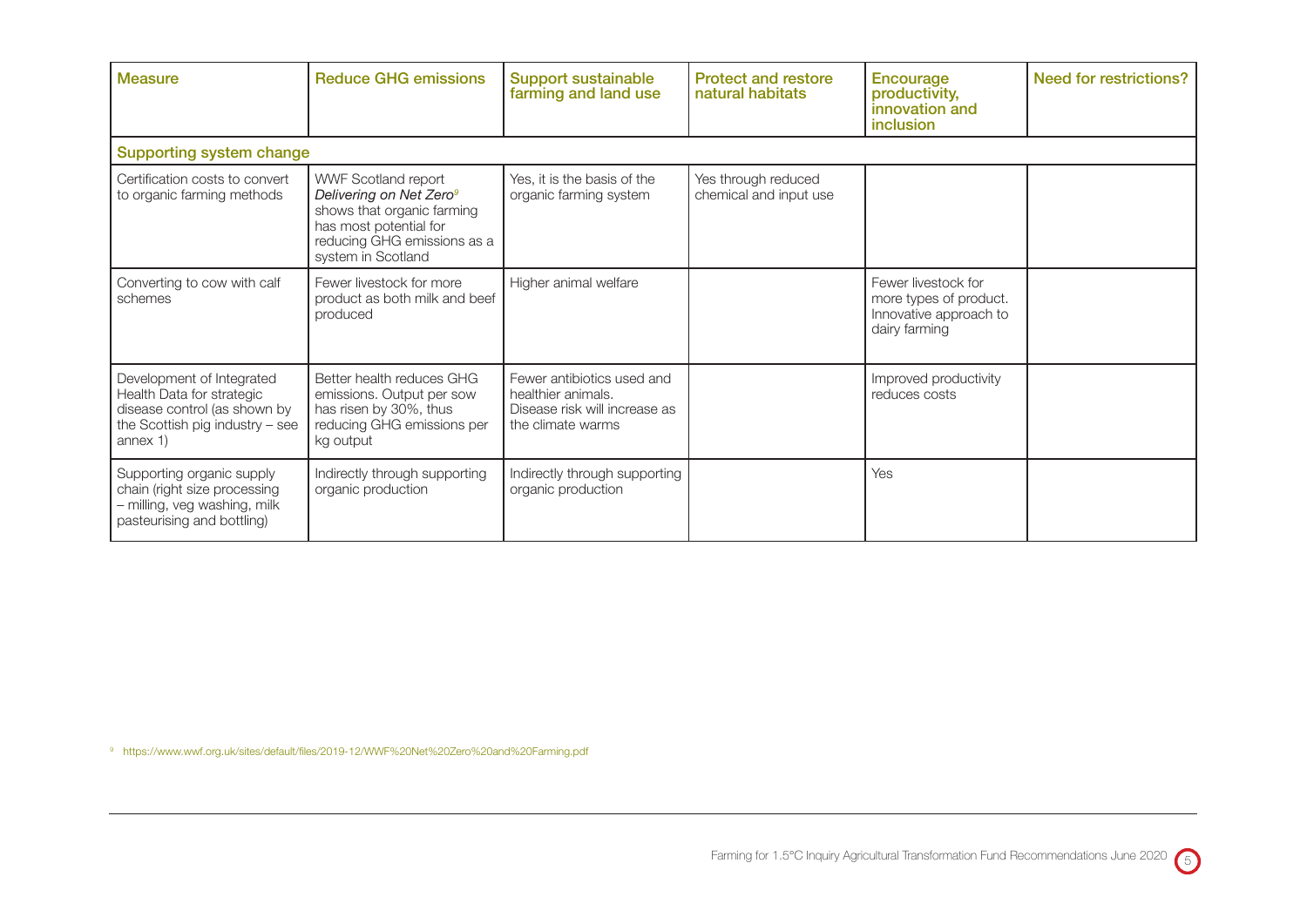| <b>Measure</b>                                                                                                                                                                  | <b>Reduce GHG emissions</b>                                                                                                                       | <b>Support sustainable</b><br>farming and land use                               | <b>Protect and restore</b><br>natural habitats                                                                                                       | <b>Encourage</b><br>productivity,<br>innovation and<br>inclusion                                                                       | <b>Need for restrictions?</b>                                                                                                                                                         |  |  |  |
|---------------------------------------------------------------------------------------------------------------------------------------------------------------------------------|---------------------------------------------------------------------------------------------------------------------------------------------------|----------------------------------------------------------------------------------|------------------------------------------------------------------------------------------------------------------------------------------------------|----------------------------------------------------------------------------------------------------------------------------------------|---------------------------------------------------------------------------------------------------------------------------------------------------------------------------------------|--|--|--|
| <b>Infrastructure</b>                                                                                                                                                           |                                                                                                                                                   |                                                                                  |                                                                                                                                                      |                                                                                                                                        |                                                                                                                                                                                       |  |  |  |
| Fencing to support<br>reintroduction of livestock on<br>arable farms                                                                                                            | Reduced inorganic nitrogen<br>fertiliser used and reduced<br>emissions from stored slurry                                                         | Increasing soil carbon                                                           | Reduces ammonia from<br>storing manure thus<br>reducing air and water<br>quality risks                                                               | Improved soil health<br>meaning reduced<br>inorganic nitrogen and<br>manure requirements                                               | No increase in stocking<br>levels for 5 years                                                                                                                                         |  |  |  |
| Fences for mob grazing                                                                                                                                                          |                                                                                                                                                   | Potential for increased soil<br>carbon                                           | By providing more space<br>for nature                                                                                                                | Increases productivity of<br>the grass                                                                                                 | Not with a view to<br>increased overall stocking<br>- Eg carry same stock<br>on 80% of the land, put<br>20% into woodland.<br>natural regeneration, peat<br>restoration, wetland etc) |  |  |  |
| Fences and troughs to allow<br>arable farmers to work with<br>livestock farmers who can<br>provide animals to graze leys<br>and increase diversity on farm<br>through rotations |                                                                                                                                                   | Better adaptive businesses<br>to deal with changing water<br>needs               |                                                                                                                                                      | Increase collaboration<br>and encourage new<br>entrants who may be<br>more open to alternative<br>approaches                           | Enhanced rate if the<br>new break crop grazing<br>enterprise is managed<br>by a share farmer (new<br>entrant)                                                                         |  |  |  |
| More internal fencing (electric<br>or permanent) to allow more<br>days at grass and better<br>access to get slurries and FYM<br>back onto the land more easily                  | Lower use of imported feed,<br>reduced housing emissions,<br>reduced slurry storage and<br>associated emissions                                   |                                                                                  |                                                                                                                                                      |                                                                                                                                        |                                                                                                                                                                                       |  |  |  |
| Better fencing to protect<br>trees as part of agroforestry<br>schemes                                                                                                           | Increasing sequestration<br>potential in trees, increasing<br>carbon storage in soils,<br>increasing potential water<br>storage capacity of soils |                                                                                  | More trees in the landscape<br>with a multifunctional use<br>and planted in a diverse<br>polyculture would support a<br>diversity of fauna and flora | Potential to support<br>innovative product<br>development such as<br>nuts, woodcrete, herbal<br>medicines, beauty<br>products and more |                                                                                                                                                                                       |  |  |  |
| Fencing off wet areas to allow<br>natural regeneration and water<br>filtration                                                                                                  |                                                                                                                                                   | May support natural flood<br>protection and reduces soil<br>compaction           | Yes                                                                                                                                                  | Improved adaptation<br>to drought and intense<br>precipitation events.                                                                 |                                                                                                                                                                                       |  |  |  |
| <b>Better tracks</b>                                                                                                                                                            |                                                                                                                                                   | Adapt to intensive<br>precipitation events                                       |                                                                                                                                                      |                                                                                                                                        | Requires water run-off<br>management plan                                                                                                                                             |  |  |  |
| New gate-ways                                                                                                                                                                   |                                                                                                                                                   | Reduce soil compaction,<br>reduce run-off pathways<br>thus reducing soil erosion | Reduces nutrient overload<br>in water courses                                                                                                        |                                                                                                                                        |                                                                                                                                                                                       |  |  |  |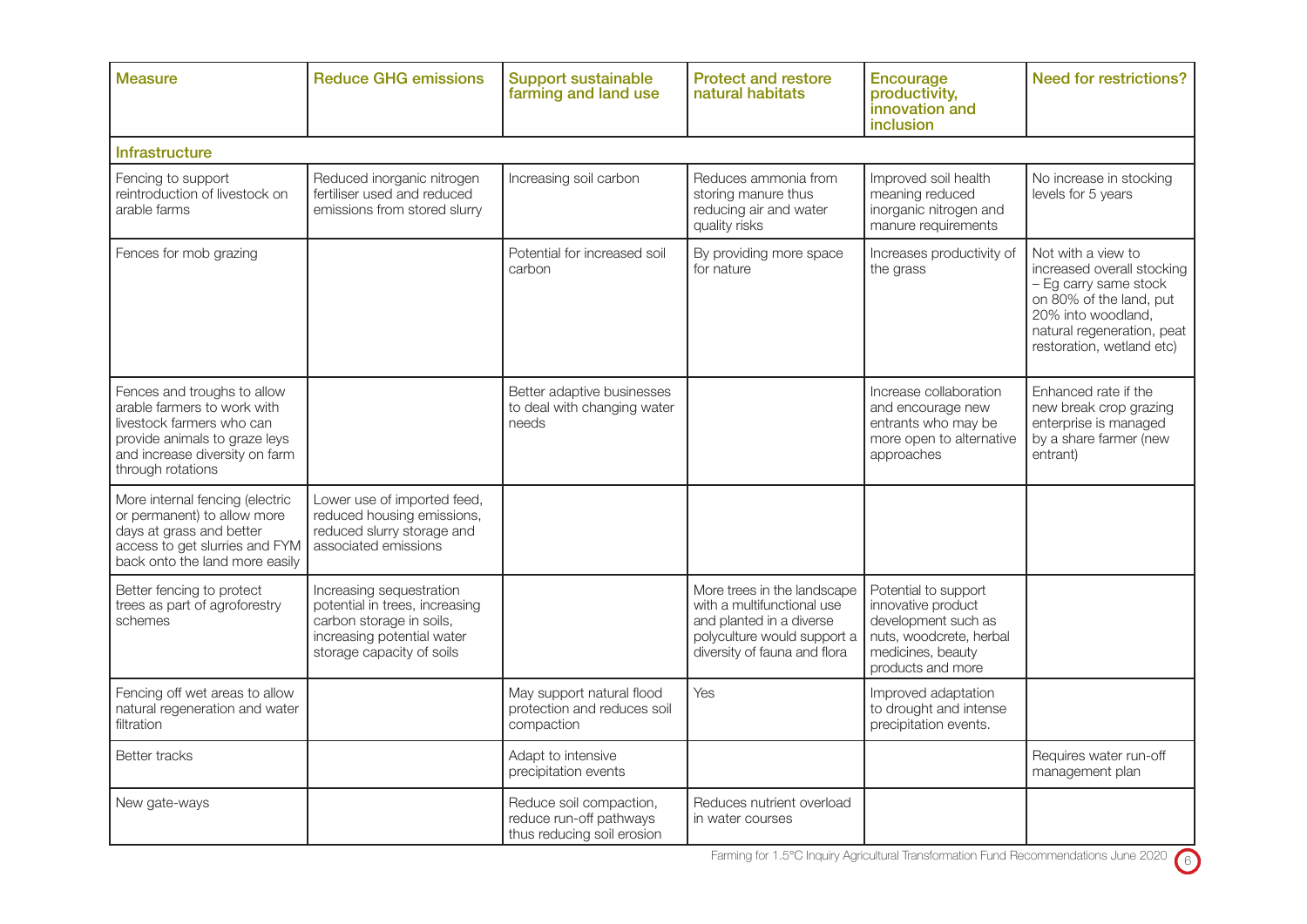| <b>Measure</b>                                                                                                                                | <b>Reduce GHG emissions</b>                                                  | <b>Support sustainable</b><br>farming and land use                        | <b>Protect and restore</b><br>natural habitats           | <b>Encourage</b><br>productivity,<br>innovation and<br>inclusion         | <b>Need for restrictions?</b>                                                                                       |
|-----------------------------------------------------------------------------------------------------------------------------------------------|------------------------------------------------------------------------------|---------------------------------------------------------------------------|----------------------------------------------------------|--------------------------------------------------------------------------|---------------------------------------------------------------------------------------------------------------------|
| <b>Nutrient Management</b>                                                                                                                    |                                                                              |                                                                           |                                                          |                                                                          |                                                                                                                     |
| Scrappage scheme for splash-<br>plate slurry tankers                                                                                          | Increased retention of applied<br>N in soils using alternative<br>technology |                                                                           | Reduced ammonia<br>emissions                             | Improved nutrient use<br>productivity leading to<br>greater productivity | Will need some<br>restrictions                                                                                      |
| Upgrading of slatted sheds<br>with rubber facings                                                                                             | Better waste management                                                      | Better animal welfare                                                     |                                                          | Better animal welfare<br>leading to higher<br>productivity               |                                                                                                                     |
| Covers for slurry stores                                                                                                                      | 5-7ktCO2e <sup>10</sup>                                                      | Reduced eutrophication risk                                               | Reduced ammonia emitted<br>during slurry storage         | Yes                                                                      | Explicit condition of<br>pairing with precision<br>application                                                      |
| Innovative/integrated<br>approaches to keep livestock<br>at pasture longer. E.G. easier<br>access to spreading farmyard<br>manure and slurry  | Reduces emissions from<br>waste storage                                      |                                                                           |                                                          | This can reduce slurry<br>store requirements.                            |                                                                                                                     |
| Collaborative waste hubs for<br>groups of farms using low<br>emission technology, including<br>separation systems and<br>Anaerobic Digestion. | Yes                                                                          |                                                                           |                                                          | Yes                                                                      | Requirement for disease<br>control management<br>programme.<br>Restricted to feedstock<br>only from waste materials |
| Covers for middens                                                                                                                            | Reduces nitrous oxide<br>emissions.                                          | Adaptation to changing<br>weather patterns, improved<br>local environment | Reduce run-off and<br>potential for diffuse<br>pollution |                                                                          | Explicit condition of<br>pairing with precision<br>application                                                      |

<sup>10</sup> https://www.climatexchange.org.uk/media/2035/review\_of\_options\_for\_reducing\_greenhouse\_gas\_emissions\_via\_cattle\_slurry\_management\_in\_scotland.pdf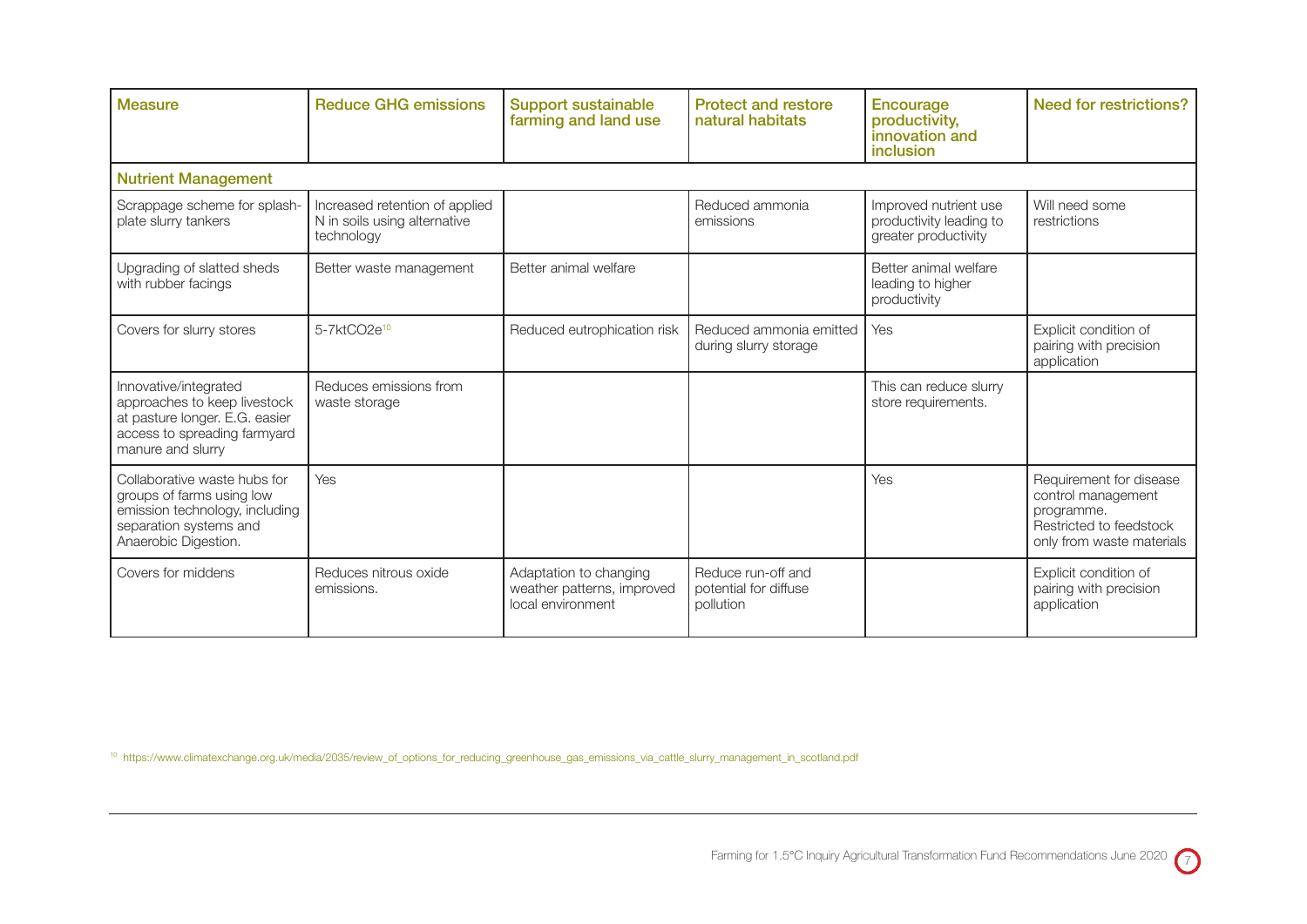| <b>Measure</b>                                                                                                                      | <b>Reduce GHG emissions</b>                                                 | <b>Support sustainable</b><br>farming and land use                                                 | <b>Protect and restore</b><br>natural habitats                                                                                          | <b>Encourage</b><br>productivity,<br>innovation and<br>inclusion                                                  | <b>Need for restrictions?</b>                                                                |
|-------------------------------------------------------------------------------------------------------------------------------------|-----------------------------------------------------------------------------|----------------------------------------------------------------------------------------------------|-----------------------------------------------------------------------------------------------------------------------------------------|-------------------------------------------------------------------------------------------------------------------|----------------------------------------------------------------------------------------------|
| <b>Water Management</b>                                                                                                             |                                                                             |                                                                                                    |                                                                                                                                         |                                                                                                                   |                                                                                              |
| Rainwater harvesting systems                                                                                                        | Reduction in GHG emissions<br>if using mains water or if<br>pumping on-farm | Improved adaptation to<br>changing weather patterns                                                | Reduced abstraction from<br>local environment and<br>reduced massive additions<br>to local water courses<br>during high rainfall events | Reduced water and<br>electricity bills                                                                            |                                                                                              |
| More efficient irrigation<br>systems including variable rate<br>irrigation                                                          | Less pumping reduces energy<br>and water use                                | Improved adaptation to<br>changing weather patterns                                                | Reduced abstraction from<br>the local environment                                                                                       | Better use of resources                                                                                           |                                                                                              |
| Clean/dirty water separation<br>infrastructure including<br>recycling of clean water                                                | GHG reduction if using mains<br>water and/or pump                           |                                                                                                    | Reduces toll on local<br>aquatic systems                                                                                                |                                                                                                                   |                                                                                              |
| Systems allowing greater<br>flexibility for watering livestock<br>such as fitting isolation valves<br>to assist leak identification | Greater water use efficiency<br>reduces energy and water use                | Increases resilience in the<br>face of climate change<br>impacts                                   | Reduces toll on local<br>aquatic systems                                                                                                | Reduces water bills.<br>more efficient use of<br>labour and increases<br>business flexibility                     |                                                                                              |
| <b>Equipment</b>                                                                                                                    |                                                                             |                                                                                                    |                                                                                                                                         |                                                                                                                   |                                                                                              |
| Alternative weed control<br>including field scale sensor<br>targeted weed targeting                                                 |                                                                             | Supporting system change<br>such as min till and organics                                          |                                                                                                                                         | Supporting innovation<br>and reducing costs                                                                       |                                                                                              |
| Soil mapping equipment to<br>establish baseline and monitor<br>progress                                                             | Potential for reduced inputs                                                | Better able to match soil<br>and crop needs with inputs<br>thus reducing diffuse<br>pollution risk |                                                                                                                                         | Critical to calculate<br>correct input types and<br>quantities thus saving<br>money and improving<br>productivity | Soil testing needs to<br>include a wide spectrum<br>of measurements beyond<br>pH, N, P and K |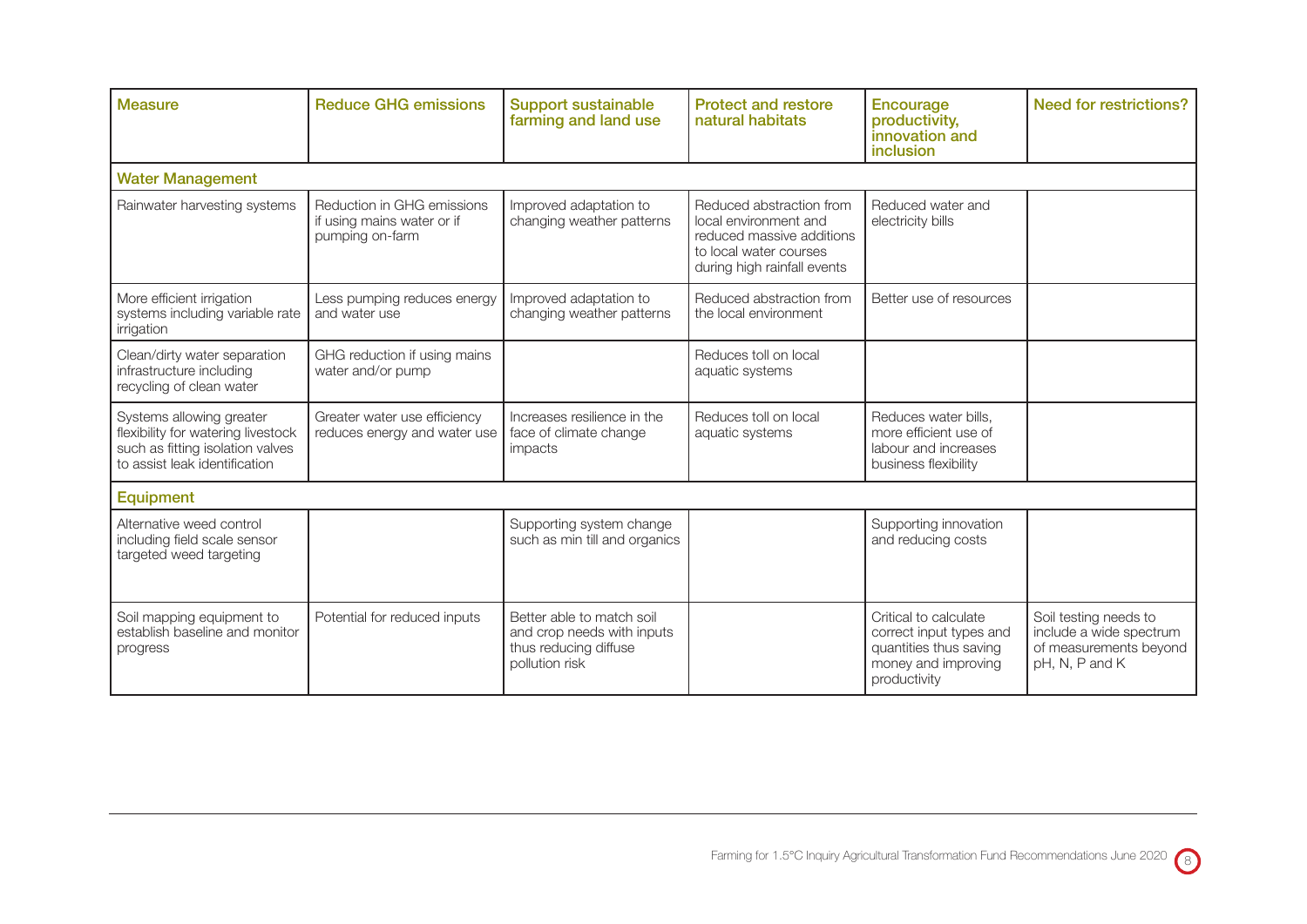| <b>Measure</b>                                                                                                                                                    | <b>Reduce GHG emissions</b>                                                                                                            | <b>Support sustainable</b><br>farming and land use              | <b>Protect and restore</b><br>natural habitats                                                  | <b>Encourage</b><br>productivity,<br>innovation and<br><i>inclusion</i>                                                                                                                                                                                                     | <b>Need for restrictions?</b>                                                                                                                                                                                                                                                                                                                                                                                            |
|-------------------------------------------------------------------------------------------------------------------------------------------------------------------|----------------------------------------------------------------------------------------------------------------------------------------|-----------------------------------------------------------------|-------------------------------------------------------------------------------------------------|-----------------------------------------------------------------------------------------------------------------------------------------------------------------------------------------------------------------------------------------------------------------------------|--------------------------------------------------------------------------------------------------------------------------------------------------------------------------------------------------------------------------------------------------------------------------------------------------------------------------------------------------------------------------------------------------------------------------|
| <b>Precision agriculture kit</b>                                                                                                                                  |                                                                                                                                        |                                                                 |                                                                                                 |                                                                                                                                                                                                                                                                             |                                                                                                                                                                                                                                                                                                                                                                                                                          |
| Upgrading of application<br>equipment to Variable rate<br>Application Technologies<br>(VRT) for seeding, spreading,<br>spraying.                                  | Reduced inputs and reduced<br>tractor passes. An EU study<br>found average reductions<br>of 2.8% on fuel use and 8%<br>input use $(9)$ | Reduced diffuse pollution<br>risk, reduced waste                | By increasing yields in<br>existing fields, may reduce<br>pressure on future land<br>conversion | Raise yields and reduce<br>inputs. Studies in the<br>US <sup>11</sup> show 8% increase<br>in wheat yields for 10%<br>reduction in N use. UK<br>farmers have found<br>an average increase in<br>winter wheat yields of<br>6.45% <sup>12</sup> using a variable<br>seed rate. | Funds provided to<br>machinery rings<br>to maximise cost-<br>effectiveness.<br>SEFARI reported that the<br>main barrier is the high<br>cost of entry <sup>13</sup> . Another<br>study showed that peer<br>to peer learning is the<br>most effective way to<br>increase uptake <sup>14</sup> . Data<br>about how the tech is<br>used and its impact<br>should be fed back to<br>Scottish Govt to inform<br>future policy. |
| Equipment such as slot<br>seeders and other minimum/<br>zero till kit. (The combination of<br>min till with VRT and machine<br>guidance produces best<br>effects) | Lower soil disturbance<br>reduces soil emissions and<br>maintains carbon. Fewer<br>machinery passes reduces<br>fossil fuel use.        | Better soil health supporting<br>healthier ecosystems.          |                                                                                                 | Encourages<br>collaboration and<br>knowledge transfer.<br>Reduces fuel costs.                                                                                                                                                                                               | Funding should be<br>provided to collaborative<br>groups of farmers, inclu<br>machinery rings to<br>maximise the use of the<br>fund, with the expectation<br>of demonstration events.                                                                                                                                                                                                                                    |
| Provision of free detailed<br>geospatial mapping                                                                                                                  |                                                                                                                                        | Encourage take up of<br>precision agriculture<br>technologies   |                                                                                                 | Supports innovation and<br>increased productivity.                                                                                                                                                                                                                          |                                                                                                                                                                                                                                                                                                                                                                                                                          |
| Machine guidance/autosteer<br>(GPS and/or GNSS adapted<br>machinery)                                                                                              | Reduced inputs (-2.9%) and<br>tractor fuel consumption<br>$(-5.4\%)$ <sup>15</sup>                                                     | Match crop with needs.<br>Reduced soil compaction<br>and damage | Reduces nitrogen waste<br>thus protecting habitats                                              | Improve input efficiency                                                                                                                                                                                                                                                    |                                                                                                                                                                                                                                                                                                                                                                                                                          |

<sup>11</sup> https://www.usda.gov/oce/climate\_change/mitigation\_technologies/GHG\_Mitigation\_Options.pdf

<sup>12</sup> http://www.ipf-af.com/precision-farming/media/enews-oct14.pdf

<sup>13</sup> https://sefari.scot/blog/2019/04/08/is-smart-farming-a-solution-for-scottish-agriculture

<sup>14</sup> https://ec.europa.eu/jrc/en/publication/contribution-precision-agriculture-technologies-farm-productivity-and-mitigation-greenhouse-gas

<sup>15</sup> https://ec.europa.eu/jrc/en/publication/contribution-precision-agriculture-technologies-farm-productivity-and-mitigation-greenhouse-gas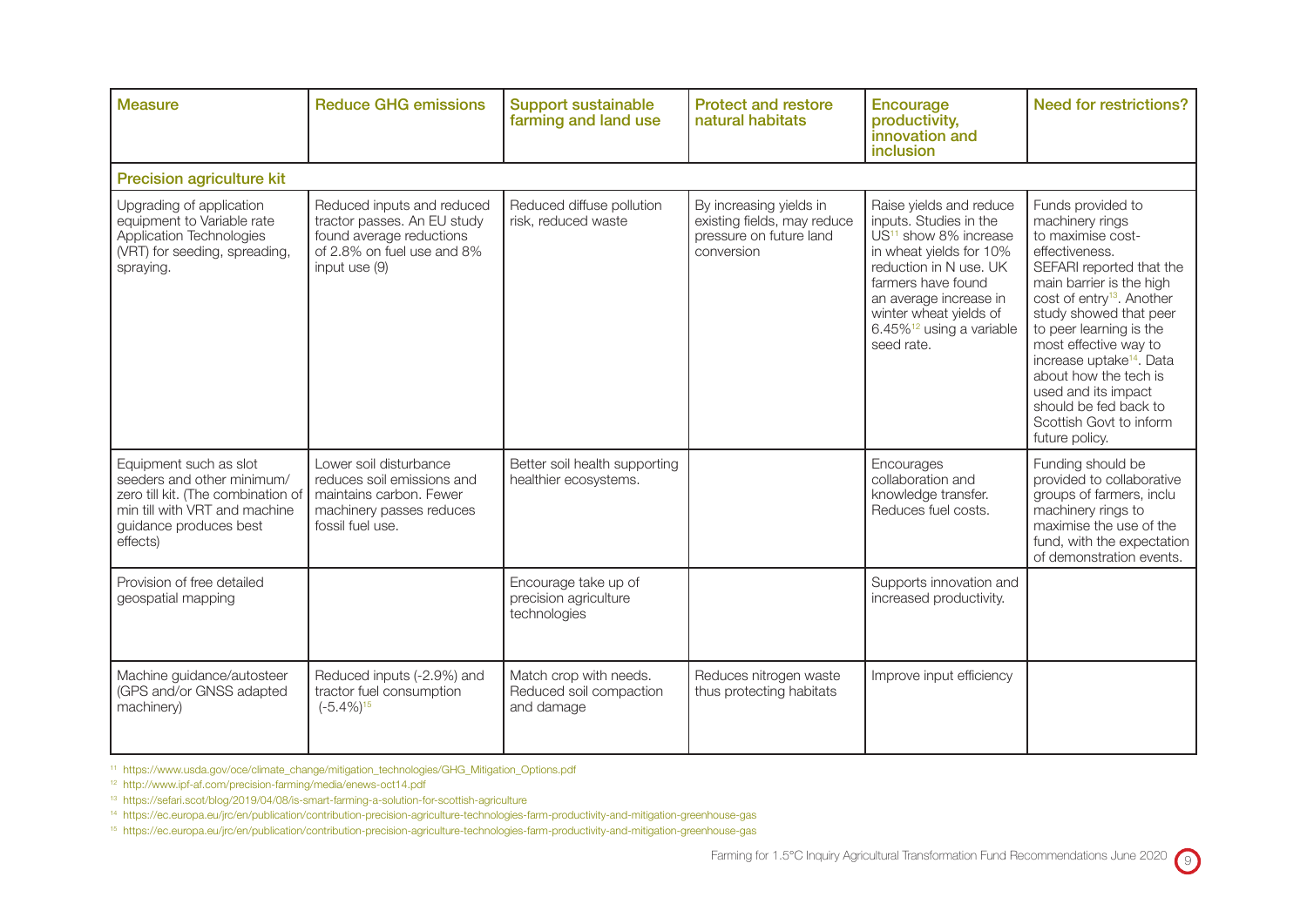| <b>Measure</b>                                                                                                                                                                                | <b>Reduce GHG emissions</b>                                                                                                                                                                                                                                                           | <b>Support sustainable</b><br>farming and land use         | <b>Protect and restore</b><br>natural habitats   | <b>Encourage</b><br>productivity,<br>innovation and<br>inclusion                             | Need for restrictions?                                                                                                                                                                                                             |
|-----------------------------------------------------------------------------------------------------------------------------------------------------------------------------------------------|---------------------------------------------------------------------------------------------------------------------------------------------------------------------------------------------------------------------------------------------------------------------------------------|------------------------------------------------------------|--------------------------------------------------|----------------------------------------------------------------------------------------------|------------------------------------------------------------------------------------------------------------------------------------------------------------------------------------------------------------------------------------|
| <b>Precision agriculture kit</b>                                                                                                                                                              |                                                                                                                                                                                                                                                                                       |                                                            |                                                  |                                                                                              |                                                                                                                                                                                                                                    |
| Injection spreaders                                                                                                                                                                           | Reduced nitrogen waste                                                                                                                                                                                                                                                                | Yes, better recycling of<br>nutrients in the system        | Reduced diffuse pollution<br>in water and air    | Reduced waste                                                                                |                                                                                                                                                                                                                                    |
| Precision feeding/ nutrition                                                                                                                                                                  | For housed livestock,<br>this would increase feed<br>conversion ratios reducing any<br>waste and associated GHG<br>emissions <sup>16</sup>                                                                                                                                            | Reduce imported feed<br>and pressure on land use<br>change | Reduce pressure on land<br>producing animal feed | Increase profits                                                                             | Ongoing results in<br>changes would need to<br>be provided                                                                                                                                                                         |
| Electronic ID/ sensors/<br>auto drafting to monitor<br>behaviour and performance.<br>Diseases that can benefit<br>from this include parasitic<br>gastroenteristis (PGE)                       | Ensures health and welfare <sup>17</sup> are<br>safeguarded indirectly reducing<br>GHG. Auto-drafting supports<br>precision nutrition management,<br>breeding and health intervention.<br>E.g. if PGE was reduced from<br>20% to 0% would reduce GHG<br>emissions by 9% <sup>18</sup> | Better health and welfare                                  |                                                  | Better health and<br>welfare reduces vet<br>and medicine bills and<br>increases productivity |                                                                                                                                                                                                                                    |
| <b>Functional Capacity Evaluation</b><br>Monitoring kit for assessing<br>feed conversion efficiency<br>of defined genotypes under<br>commercial conditions utilising<br>forage-based rations. | Reduced emissions from<br>feed production & reduce<br>emissions/kg                                                                                                                                                                                                                    |                                                            |                                                  | Yes                                                                                          | Data to be shared with<br>breeder and made<br>available for genetic<br>evaluation.<br>Kit to be of modular<br>design so that it can be<br>moved to new sites.                                                                      |
| Upgrading weighing and<br>recording facilities on cattle<br>feeding units including auto-<br>weigh systems linked to water<br>point or feed stall.                                            | Better monitoring of animals<br>supports better health,<br>reducing disease burden.<br>Climate Exchange have<br>reported that particular GHG<br>intense diseases cannot be<br>properly dealt with due to a<br>lack of effective monitoring <sup>19</sup> .                            |                                                            |                                                  | Yes                                                                                          | This should be conditional<br>to data being shared with<br>calf producer (feeding<br>period and prior to sale/<br>slaughter) and being<br>made available for genetic<br>evaluation. Potential link<br>to add-value to BES<br>Data. |

<sup>16</sup> https://www.climatexchange.org.uk/media/2031/livestock\_health\_and\_ghg.pdf

<sup>17</sup> https://www.climatexchange.org.uk/media/2031/livestock\_health\_and\_ghg.pdf

<sup>18</sup> https://www.climatexchange.org.uk/media/2031/livestock\_health\_and\_ghg.pdf

<sup>19</sup> https://www.climatexchange.org.uk/media/2031/livestock\_health\_and\_ghg.pdf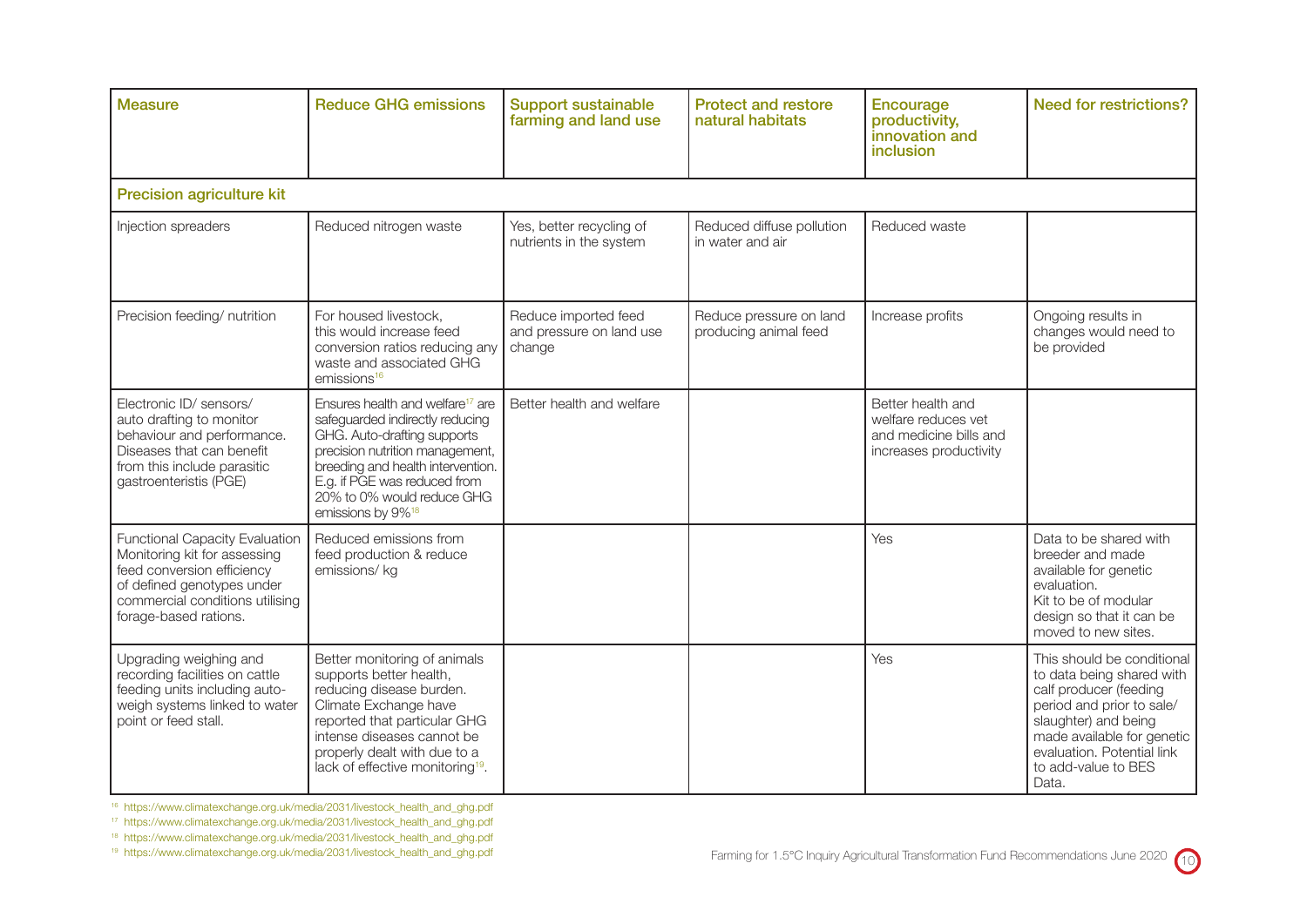| <b>Measure</b>                                                                            | <b>Reduce GHG emissions</b>                                                             | <b>Support sustainable</b><br>farming and land use | <b>Protect and restore</b><br>natural habitats | <b>Encourage</b><br>productivity,<br>innovation and<br>inclusion                    | <b>Need for restrictions?</b>                                                                                                                           |
|-------------------------------------------------------------------------------------------|-----------------------------------------------------------------------------------------|----------------------------------------------------|------------------------------------------------|-------------------------------------------------------------------------------------|---------------------------------------------------------------------------------------------------------------------------------------------------------|
| <b>Energy saving technology examples</b>                                                  |                                                                                         |                                                    |                                                |                                                                                     |                                                                                                                                                         |
| Heat recovery/ exchangers                                                                 | Reduced energy needs                                                                    |                                                    |                                                | Reduced costs                                                                       |                                                                                                                                                         |
| Solar-assisted grain dryers                                                               | Reduced fossil fuel use                                                                 | On farm renewable energy<br>production and use     |                                                | Reduces drying costs<br>over time                                                   |                                                                                                                                                         |
| Battery powered machinery                                                                 | Reduce fossil fuel use                                                                  |                                                    |                                                | Integration with on farm<br>renewables                                              |                                                                                                                                                         |
| Investment in better electric<br>connections to enable switch<br>to electrified machinery | Reducing fossil fuel use                                                                |                                                    |                                                | Future proofing for a low<br>carbon energy system                                   |                                                                                                                                                         |
| Development of on farm<br>hydrogen production                                             | Reduce fossil fuel use                                                                  |                                                    |                                                | Integration with on farm<br>renewables. Supports<br>innovative systems<br>thinking. | Original source of energy<br>must renewable ie.<br>renewable energy already<br>exists on farm or contract<br>in place with renewable<br>energy provider |
| Energy efficiency surveys for<br>pig and poultry units                                    | Potential for huge<br>improvements as housed<br>units rely heavily on heat and<br>light |                                                    |                                                | Reduced costs                                                                       |                                                                                                                                                         |
| On farm renewable energy<br>generation, particularly in<br>collaborative contexts         | Increases availability of clean<br>energy                                               | Part of the Green Recovery                         |                                                | Alternative income<br>source                                                        |                                                                                                                                                         |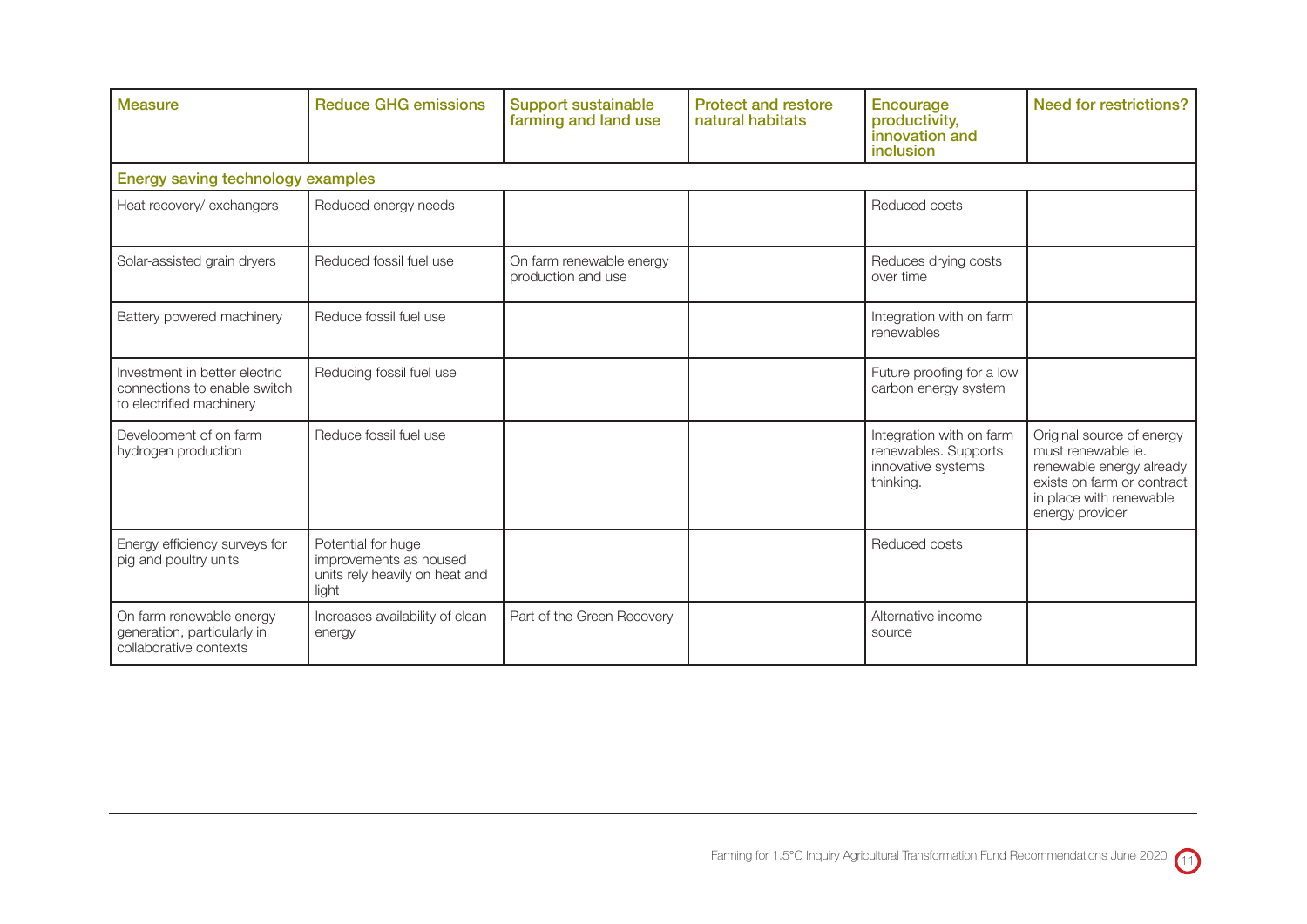| <b>Measure</b>                                                                                                                                                             | <b>Reduce GHG emissions</b>                                                                                                                           | <b>Support sustainable</b><br>farming and land use                                                                                                                                     | <b>Protect and restore</b><br>natural habitats                                                                                                             | <b>Encourage</b><br>productivity,<br>innovation and<br>inclusion                                                                       | <b>Need for restrictions?</b> |
|----------------------------------------------------------------------------------------------------------------------------------------------------------------------------|-------------------------------------------------------------------------------------------------------------------------------------------------------|----------------------------------------------------------------------------------------------------------------------------------------------------------------------------------------|------------------------------------------------------------------------------------------------------------------------------------------------------------|----------------------------------------------------------------------------------------------------------------------------------------|-------------------------------|
| <b>Other interventions</b>                                                                                                                                                 |                                                                                                                                                       |                                                                                                                                                                                        |                                                                                                                                                            |                                                                                                                                        |                               |
| Alternative grass/clover<br>mixtures for grazing to test<br>what best suits the particular<br>field/farm                                                                   | Reduce need for inorganic<br>fertiliser so reducing GHG<br>emissions in its manufacture<br>and the emissions from its<br>use.                         | <b>Rothamsted Research</b><br>found urine from animals<br>reared on pasture with white<br>clover releases over half<br>the amount of nitrous oxide<br>previously assumed <sup>20</sup> |                                                                                                                                                            | Reduces farmer risk to<br>try out something new                                                                                        |                               |
| Legume seed costs for<br>arable rotations, including<br>intercropping to test what<br>would suit the particular field/<br>farm                                             | Reduce need for inorganic<br>fertiliser as above                                                                                                      | Yes                                                                                                                                                                                    |                                                                                                                                                            | Yes by reducing farmer<br>risk to try out something<br>new                                                                             |                               |
| Innovations to reduce on-<br>farm food waste and loss and<br>emissions from food waste                                                                                     | Reduces wastage of inputs<br>and methane as the waste<br>decomposes                                                                                   |                                                                                                                                                                                        |                                                                                                                                                            | Less waste in the<br>system produces greater<br>savings and rewards                                                                    |                               |
| Funding to develop a<br>standard for sharing pig<br>feed composition and<br>environmental data with<br>the aim of developing lower<br>impact feeding regimes <sup>21</sup> | A recent SRUC study found<br>that pig farming's largest GHG<br>burden was from feed but<br>lacking in sufficient information<br>to create a benchmark | Improving knowledge about<br>the components of pig<br>feed and its impacts will<br>allow farmers to make more<br>sustainablechoices                                                    | Better knowledge of<br>the protein sources and<br>content of feed supports<br>the reduction of ammonia<br>emissions that cause<br>damage to local habitats | Better information<br>can support better<br>information for the<br>farmers' customers                                                  |                               |
| Funding to create Tier 2<br>models for pig farms collating<br>existing data                                                                                                | These models would estimate<br>the GHG emissions from<br>the pig farms supporting<br>improvements                                                     |                                                                                                                                                                                        |                                                                                                                                                            | Using existing data<br>would reduce burden<br>on farmers. Outputs<br>would show potential<br>improvements, leading<br>to cost savings. |                               |

20 McAuliffe et al. (2020). Elucidating three-way interactions between soil, pasture and animals that regulate nitrous oxide emissions from temperate grazing systems. Agriculture, Ecosystems & Environment 300 https://doi.<br>

<sup>21</sup> SRUC – WPS pig carbon emissions draft report 2020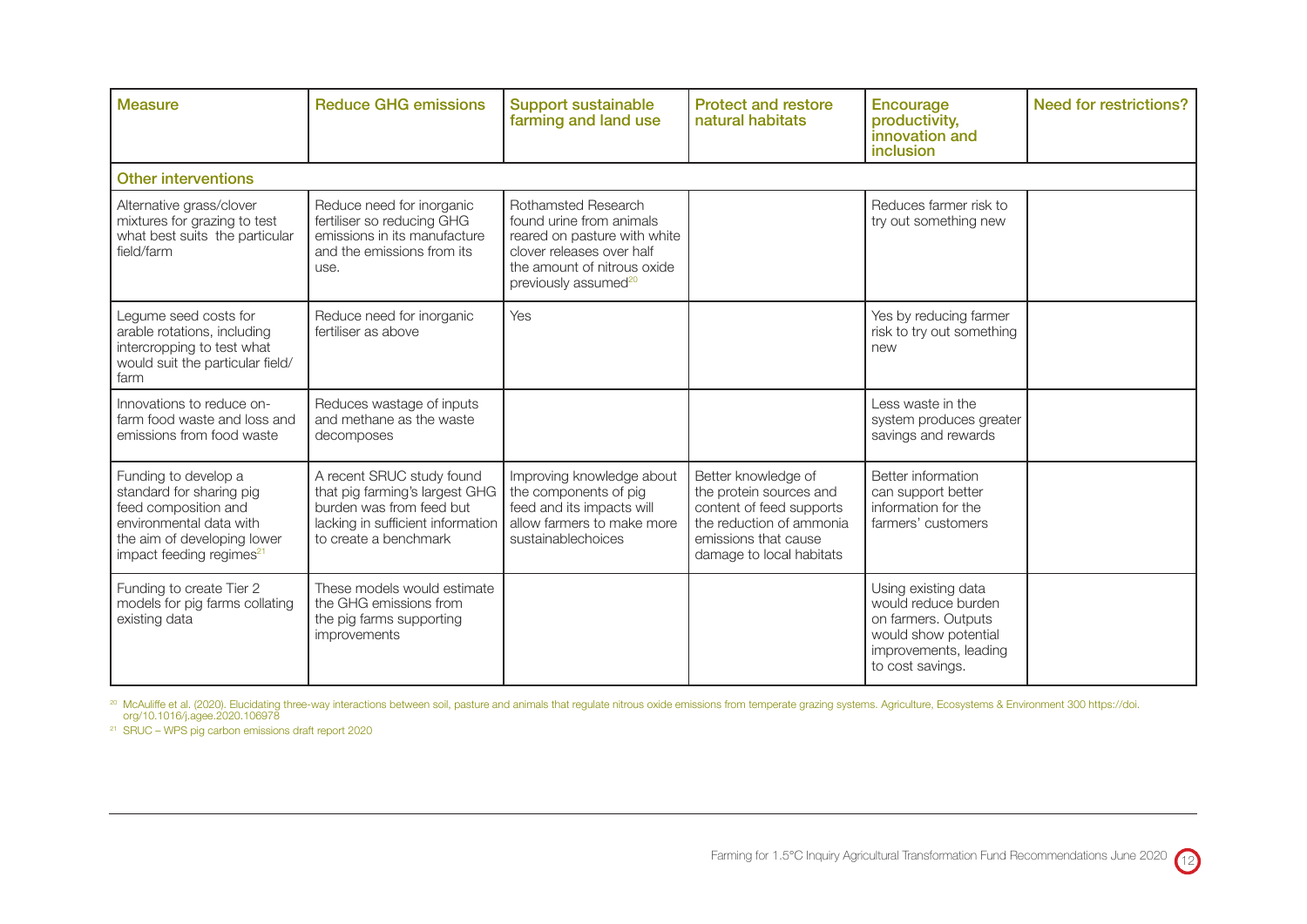## Annex 1

Information from Andy McGowan (Scottish Pig Producers) on the potential for an Integrated Livestock Health Plan learning from the gains made in the Scottish Pig Industry.

## Integrating Health Data for Strategic Disease Control

The key sources for the Scottish pig industry system are:Veterinary reports required quarterly for the QMS farm assurance scheme

- Quarterly abattoir monitoring and salmonella surveys undertaken by Wholesome Pigs (Scotland).
- Ad-hoc health surveys, such as the PRRS blood survey.
- Antibiotic usage.
- Location and movements from ScotEID.

This provides secure real-time access to data online about any commercial pig unit in Scotland. Here's a few examples of how they have been able to use it:

#### Understanding Causes of Pleurisy

Scotland has stubbornly high levels of pleurisy so there is a project underway to understand the differences in environment and health of high and low incidence units

#### Rapid Response to Disease Outbreaks

There was an outbreak of dysentery last year. The mapping system allowed Scottish Pig Producers to get in direct contact with other units at risk within 5 minutes of receiving the first notification. As a result, the disease did not spread beyond the initial production pyramid and has now been eliminated.

#### Control and Elimination of Porcine Reproductive and Respiratory Syndrome (PRRS)

Mapping disease allows a collaborative approach to controlling and potentially eliminating disease. Positive units have reduced by one third compared to the previous survey in 2013, current ambitions are for national control within the next four years.

The combination of these efforts plus individual actions have seen an output per sow increase by 30% since 2010. This is estimated to have reduced carbon emissions (per kg product) by 15-20% in the process. This has been done on a shoe-string but it does demonstrate a potential value in joining up health data that goes well beyond the pig sector, a concept that George Caldow has been developing as part of his Disease Surveillance Intelligence Unit.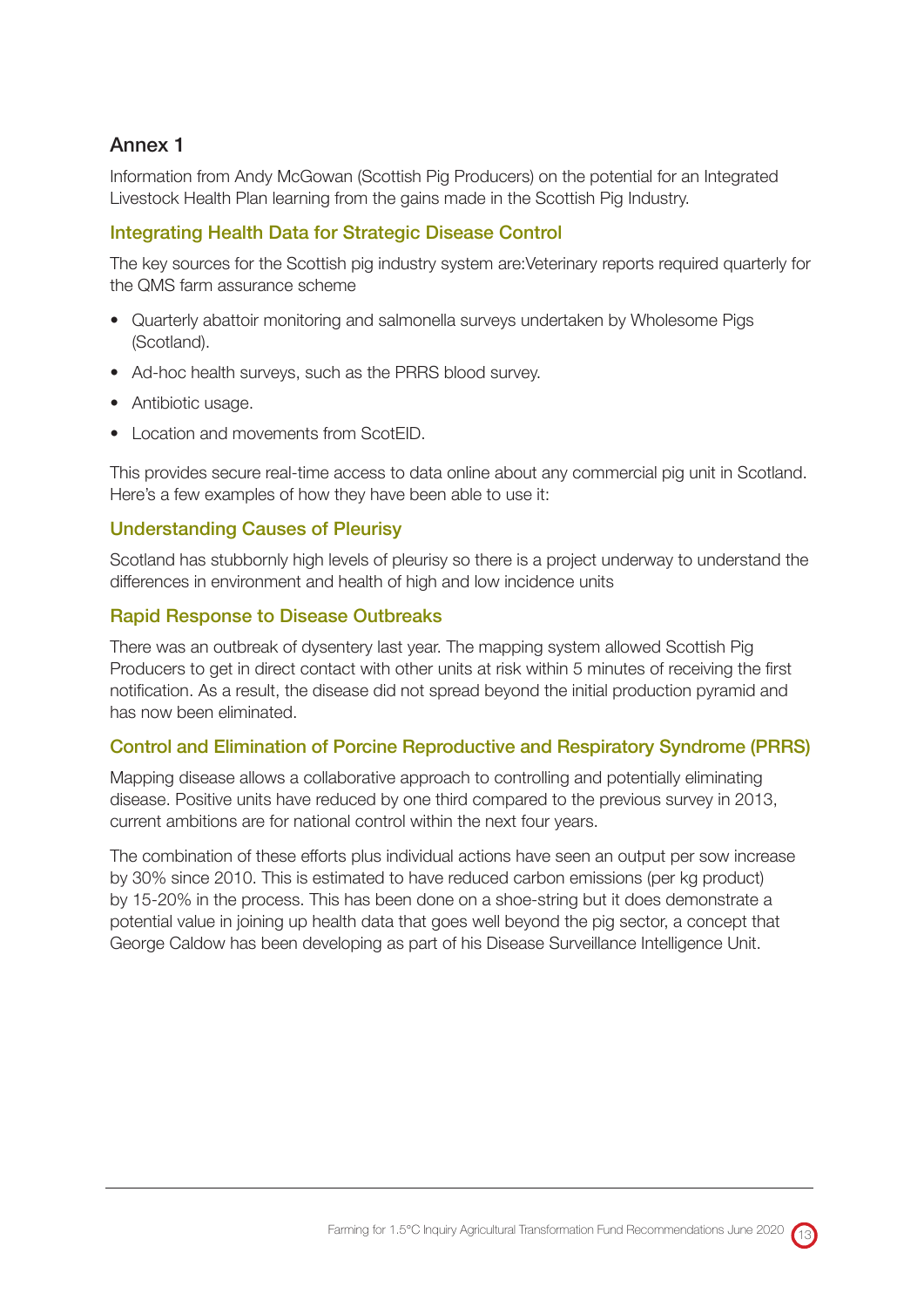## Annex 2 List of Panel Members

## Co-chairs

## Mike Robinson

Mike is the Chief Executive of the Royal Scottish Geographical Society (RSGS) based in Perth. He has worked in the Scottish charity and environment sector for the last 25 years, initially with RSPB as Head of Marketing, and later with the Royal Botanic Gardens in Edinburgh as Director of Development.

In a voluntary capacity Mike has held more than forty board/advisory roles, mostly for environment and human rights bodies, including as previous Chair of Stop Climate Chaos Scotland (SCCS). He also chaired the Scottish parliament's short life working group on annual targets, sits on the advisory groups for Air Passenger Duty & Scotrail, and the board of Transform Scotland. He is a member of the Arctic Strategy Forum & Perth City Development Board & is heavily involved in promoting climate change solutions. He holds two Honorary Fellowships (Scottish Environment Link and RCGS) and several awards for his services to the environment.

## Nigel Miller

Nigel is a graduate of the Royal Dick School of Veterinary Studies. He worked in the Highlands in a mixed farm animal practice before returning home to the family farm partnership in the Scottish Borders.

The present-day farming operation in Galawater carries 170 breeding cows and 800 breeding ewes; with a limited area of winter and spring barley. Two sons are now part of the partnership and through their work the business has diversified into wood processing.

Nigel is a past chair of FWAG Scotland and the NFUS Livestock Committee, and held the position of NFU Scotland President over the period of the last CAP Reform. Since the years spent with NFUS he has been a Board Member of SRUC and SAC Commercial and today is a Board Member of the Moredun Research Institute and Chair of Livestock Health Scotland.

## Panel members

## Andrew Barbour

Andrew runs a livestock enterprise with his wife and family in Highland Perthshire. As well as managing livestock, he has experience in forestry, deer management and aquaculture. He was recently Acting chair of the Deer Working Group, which was set up to report to Government on the steps to be taken to achieve sustainable deer management in Scotland.

## Dave Reay

Dave is Executive Director at the Edinburgh Centre for Carbon Innovation, Professor of Carbon Management at the University of Edinburgh and Director of Policy at ClimateXChange. Dave has authored over 100 articles on climate change, including 5 books including Climate-Smart Food and is also an advisor for the Scottish Government on rural policy and climate change. His latest project involves managing his farm on the West Coast of Scotland to sequester a lifetime's carbon emissions.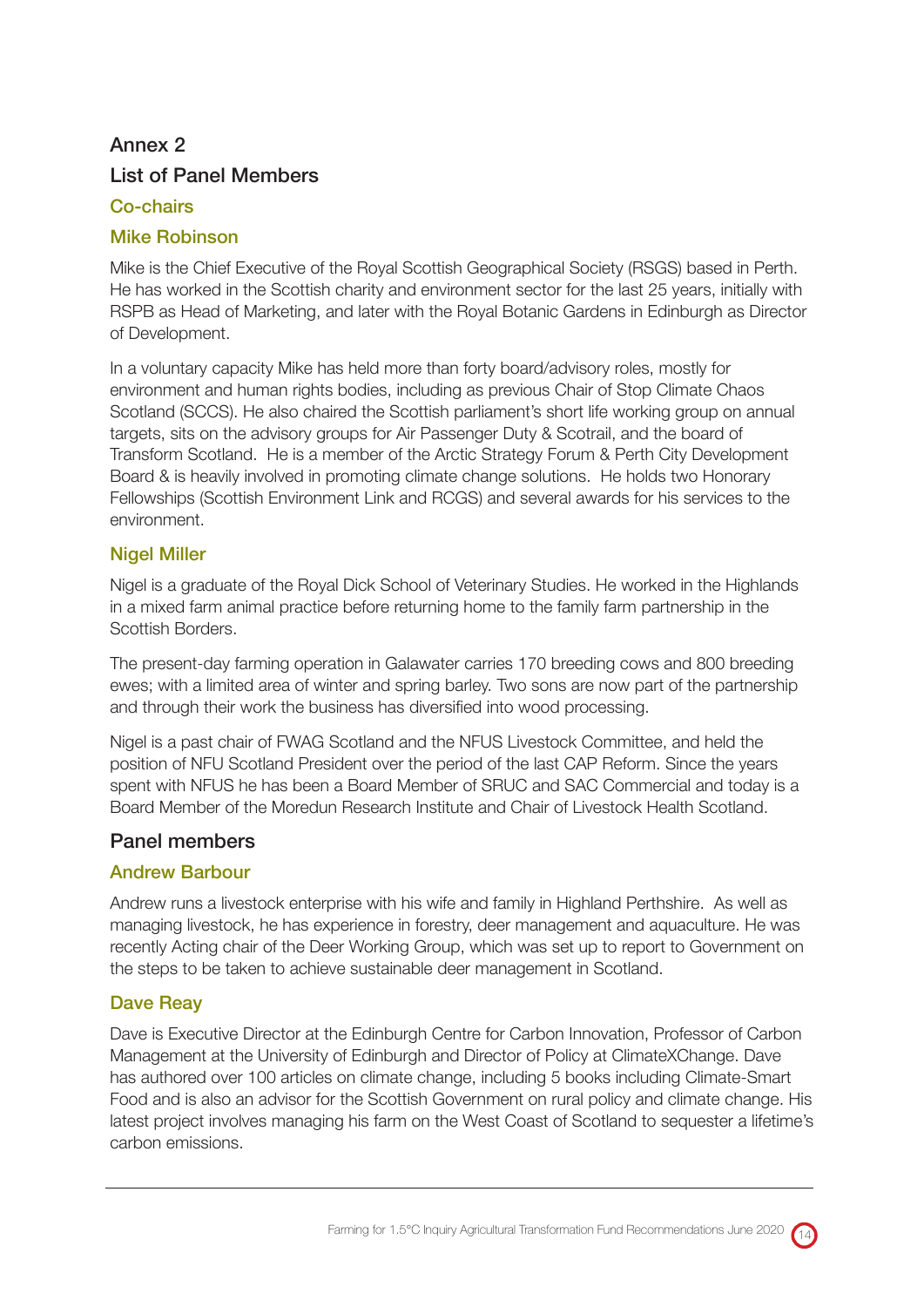## Deborah J. Long

Deborah is Chief Officer at Scottish Environment LINK, the umbrella organisation for Scotland's environmental charities. LINK aims to conserve, protect and restore wildlife and nature; to enable access to nature and landscapes, and to defend environmental rights. Prior to this, for 14 years she was director of Plantlife in Scotland, a small NGO conserving native plants, fungi and habitats. She also ran a Europe-wide project on sustainable food growing.

As a palaeo-ecologist, her outlook is based in a detailed understanding of ecological relationships that have developed over millennia and are deeply influenced by human activities. With 16 years of experience in ecosystem and habitat conservation, with a focus on ecosystem health and functioning as well as 16 years of experience in policy making in the environment sector, she hopes to be able to contribute to the panel by providing perspectives based on long-term temporal and large-scale spatial scales.

### Geoff Simm

Professor Simm is Director of the Global Academy of Agriculture and Food Security at the University of Edinburgh. This is one of five Global Academies that aim to galvanize interdisciplinary teaching, research and translation on key global challenges.

The agrifood academy provides a suite of BSc and MSc programmes to equip graduates to contribute to global food and nutritional security and wider Sustainable Development Goals. Geoff's research is in sustainable farm animal breeding and sustainable agri-food systems. He is a Fellow of the Royal Agricultural Societies and a Fellow of the Royal Society of Biology.

#### John Smith

John and his wife Ruth run Drumalea Farm in Campbelltown on the Kintyre peninsula where they farm 840 acres of productive grassland and some wholecrop; to support the dairy herd and followers along with some cattle being reared for beef.

John has recently stepped down as chair of the NFUS milk committee, where the priorities were addressing mandatory written contracts, presenting the dairy industry as part of the solution in the climate change debate, and promoting the real health benefits of dairy as part of a healthy lifestyle.

### Philip Sleigh

Philip farms, in partnership with his wife Gill, in the North East of Scotland, 350 acres of crops, and run a 450 sow unit, all progeny finished on farm.

He is a past board member of NFUS, and at present sits on the board of Scottish Pig Producers, and on the board of QMS.

### Robert Fleming

Robert farms at Castle Sinniness and associated farms near Glenluce in South-West Scotland. The farming enterprise comprises 240 ha of grassland on the coast, stocked with suckler cows, 500-800 growing cattle, 300 finishing cattle and Roussin sheep. Robert utilises a paddock grazing system, with the focus on home grown forage. Robert sits on the Simplification Taskforce for Scottish Government for CAP reform. He was a former member of the Scottish Cattle Industry Group (SCIG) for QMS, was the host farmer for Agrii's first Forage iFarm and is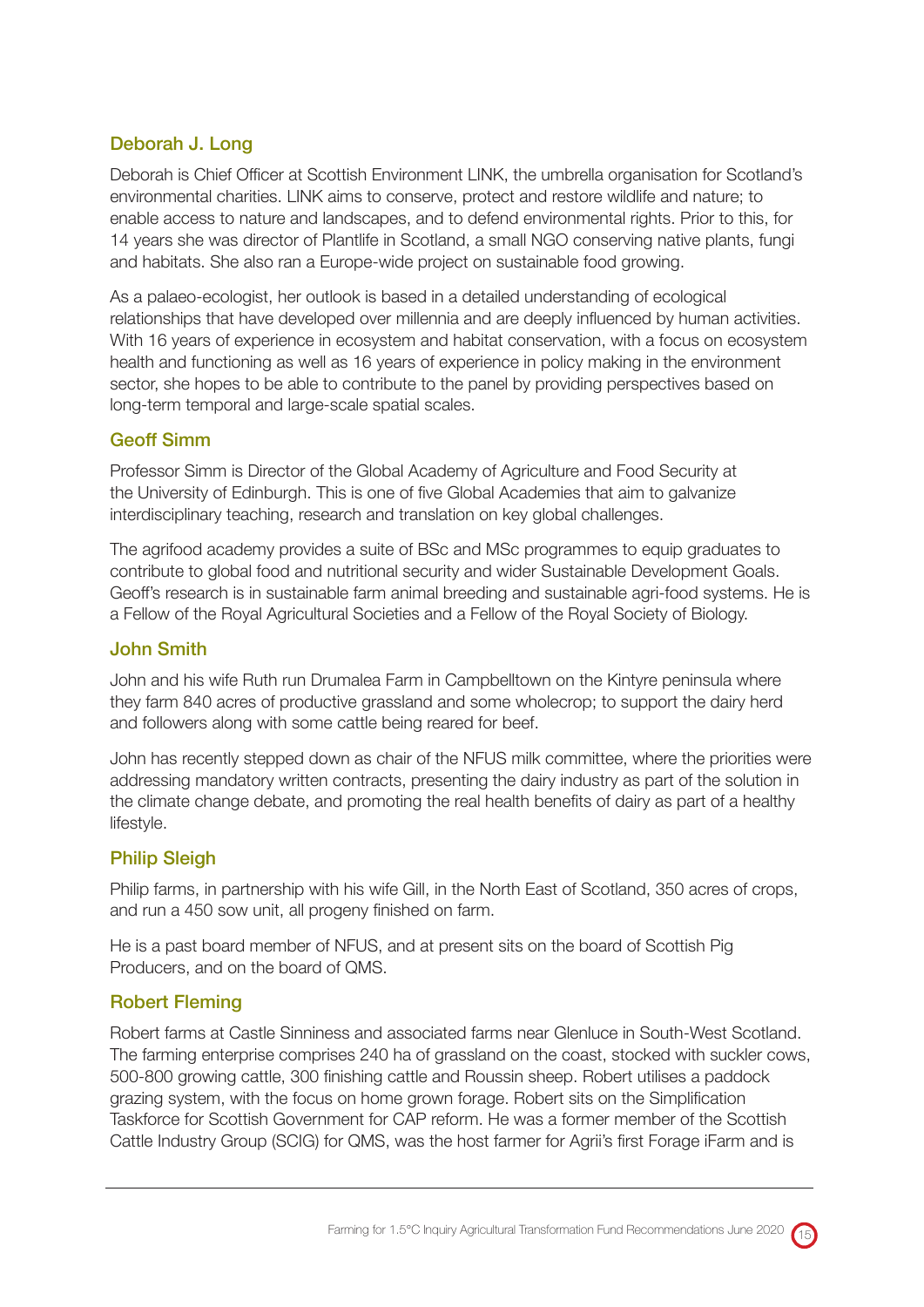a 2015 Nuffield Scholar. The title of his Nuffield study was 'Efficiency Gains Through Improved Beef Genetics'. Robert is married to Claire and has two young children.

#### Russell Brown

Russell farms in partnership with his wife Hilary and their two sons Robbie and Stephen. They farm mainly in NE Fife but have a farm in Perthshire. Since 1997 they have slowly expanded and now farm over 1000 ha of arable land which is a mixture of owned (380ha) and the rest contract farm arrangements with a number of local land owners.

They grow 440 ha winter wheat, 60 ha rye for AD plant, 110 ha spring barley, 160 ha winter and spring oats, 150 ha potatoes as well as calabrese, vining peas and energy beet.

Russell has been the Chairman of NFUS potato working group. At present he is the Chairman of the Scottish Potato Co-op, a group of 16 potato growers who have set up the co-op to market 70,000 tonnes of fresh potatoes.

#### Sarah Skerratt

Sarah is the Director of Programmes at the Royal Society of Edinburgh. Previously she was Professor of Rural Society and Policy Director of Policy Engagement at Scotland's Rural College (SRUC). For 30+ years, Sarah has researched rural community resilience, empowerment and disempowerment; poverty; leadership; and broadband. She has recently focused on rural mental health, working with the national charity Support in Mind Scotland.

Through her research, Sarah aims to enhance rural and national policy, and make a difference in rural communities. She works with the Scottish Government on numerous task forces, Scottish Parliament, universities, private, public and third sectors, communities and development agencies in Scotland as well as internationally. Sarah recently completed a two-year secondment with Audit Scotland, bringing a "rural lens" to their work, and is now retained as their rural adviser, having established their Islands Forum in 2017.

In 2018, she completed the "Recharging Rural" research for the Prince's Countryside Fund, gathering evidence across rural UK as to what makes rural communities sustainable to 2030 and beyond. In 2017, Sarah was appointed as a Fellow of the Royal Society of Arts (RSA) in recognition of her work in rural poverty and rural policy. In 2018, she was appointed as the new Scientific Director of the Scottish Consortium of Rural Research (SCRR).

### Sheila George

After completing a PhD on disease dynamics of bovine TB, Sheila moved to the public sector in Ireland, developing sustainability and natural capital policy. For the last seven years she has worked in the NGO sector on landscape-scale conservation delivery, nature-based solutions, land use and environment policy. She recently moved to WWF Scotland as Food and Environment Policy Manager.

## Steven Thomson

Steven is a Senior Agricultural Economist with over 25 years of experience in agricultural and rural policy analysis and has been involved in assessing agricultural change, particularly in reference to the Common Agricultural Policy (CAP), for a number of years.